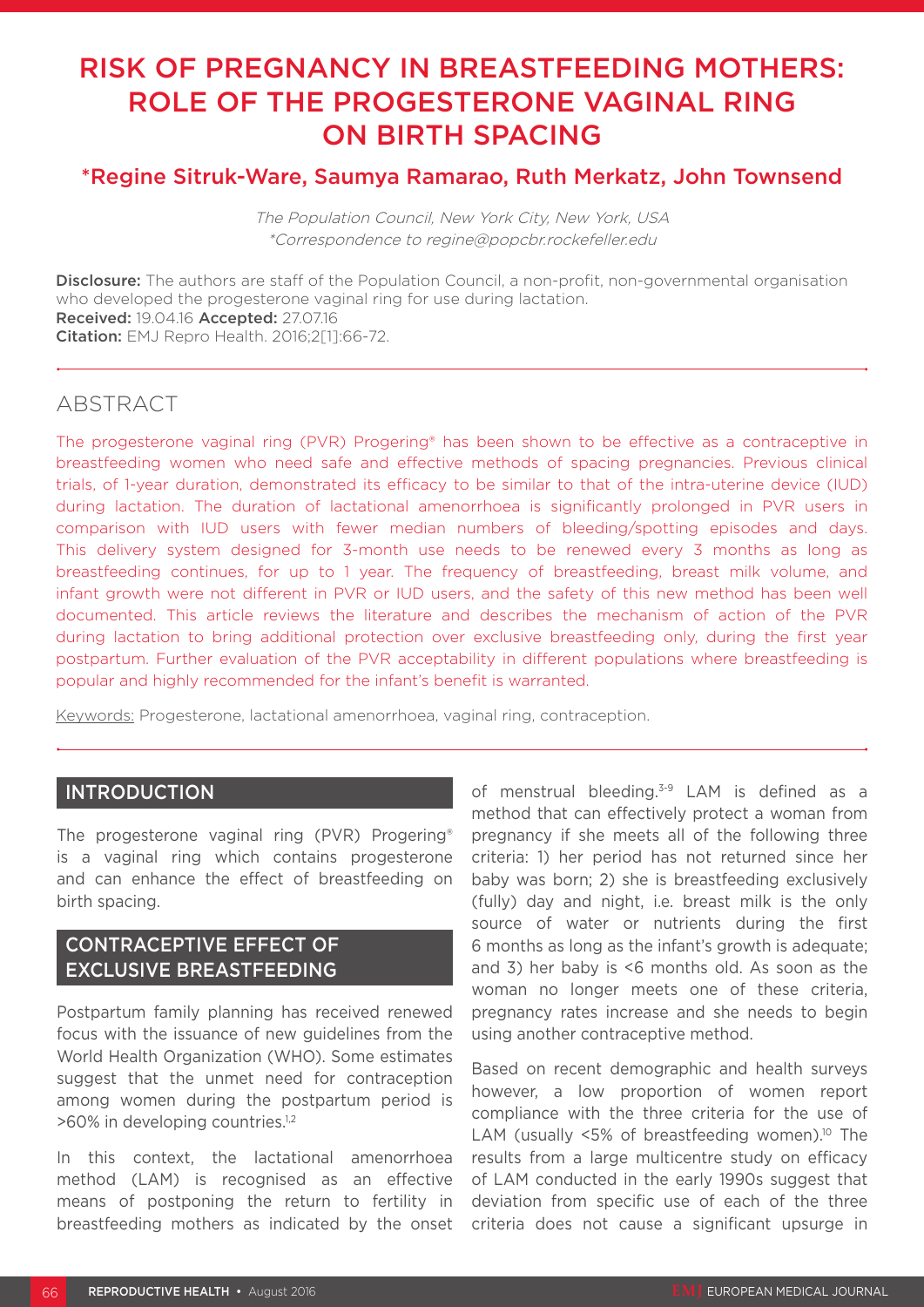pregnancy rates.<sup>11</sup> It has been shown that the PVR as a new method of contraception during lactation can provide additional protection to breastfeeding women who want to space their pregnancies for >1 year but may not comply with the strict criteria of LAM.

Lactational amenorrhoea and its associated infertility have been shown to contribute to birth spacing, although variable effectiveness has been reported among different communities. In a population of Chilean women highly-motivated for prolonged breastfeeding (N=236), who breastfed up to 8 times per day, the risk of experiencing the first bleeding was reduced. Of the fully breastfeeding women, with a high number of nursing episodes across day and night, 25% and 50% had started their menstrual cycle by the end of 5 and 8 months postpartum, respectively.<sup>3</sup> After the first postpartum menses, the risk of pregnancy for breastfeeding women increases substantially.<sup>3,12</sup> The cumulative probability of pregnancy changes from 0.9% in amenorrhoeic women to 36% in cycling women at 6 months postpartum, and at 12 months the pregnancy rate increases further from 17% (in amenorrhoeic women) to 55% (in cycling women). $12$ 

Díaz et al.<sup>4</sup> demonstrated that the onset of bleeding before 6 months postpartum in fully breastfeeding women predicts a higher risk of pregnancy. The investigators calculated the probability of experiencing the first bleeding and the probability of pregnancy in 236 women who were fully breastfeeding, not using contraception, and enrolled during Month 1 postpartum.<sup>4-11</sup> The cumulative probability of bleeding and of pregnancy was 52% and 9.4% at Day 180 postpartum, respectively. The risk of pregnancy was <2% in the subset of amenorrhoeic women.<sup>4</sup> These results confirmed that the LAM provides effective contraceptive protection during the first 6 months postpartum. They also suggested that the first postpartum bleeding marks a discernible increase in the risk of pregnancy.4,12

After Month 6 postpartum, when breastfeeding will probably cease to be 'full' or 'nearly full', it is increasingly likely that ovulation will precede the first vaginal bleed. Therefore, the protection against pregnancy that is afforded by breastfeeding decreases over time to levels lower than those of other family planning methods.<sup>5</sup>

Based on these data, participants in a Bellagio Consensus Conference5 concluded that the maximum birth spacing effect of breastfeeding is achieved when a mother 'fully' or 'nearly fully' breastfeeds and remains amenorrhoeic. When these two conditions are fulfilled, breastfeeding provides >98% protection from pregnancy in the first 6 months.<sup>5</sup>

## CONTRACEPTIVE METHODS IN BREASTFEEDING WOMEN

As a result of growing urbanisation and changing social norms about the role of women in developing countries, the duration of exclusive breastfeeding and its impact as a contraceptive strategy has been reduced. This situation has given rise to the need for a contraceptive method that could extend the infertile period following delivery, especially in countries where access to other contraceptives is limited and where a longer duration of breastfeeding is a social norm and a major benefit to infant health.

According to WHO Medical Eligibility Criteria (MEC), several suitable methods for women who are breastfeeding can be recommended.13 Progestin-only pills have a longer half-life than progesterone but need to be taken daily at approximately the same time. Long-acting reversible contraceptives (LARCs) such as the progestin implant or an intrauterine device (IUD) require access to trained healthcare providers for insertion and removal. The PVR was developed as a new user-controlled method that delivers a natural hormone for 3 consecutive months hence not requiring daily attention by the user. As opposed to oral contraceptives taken daily or LARCs, vaginal rings designed for 3-month use are often called mid-acting delivery systems. Since progesterone in breast milk is metabolised quickly after ingestion, the steroid exposure to the infant is limited.

## MECHANISM OF ACTION OF THE PROGESTERONE VAGINAL RING

The contraceptive mechanism of action of natural progesterone is similar to that of progestin-only pills, i.e. it suppresses ovulation and reinforces the prolactin response to suckling.<sup>9</sup> Díaz et al.<sup>9</sup> explored the mechanism of action of progesterone rings in lactating women by comparing ovarian function and prolactin levels between women who chose either a PVR or a copper IUD at Day 60 postpartum.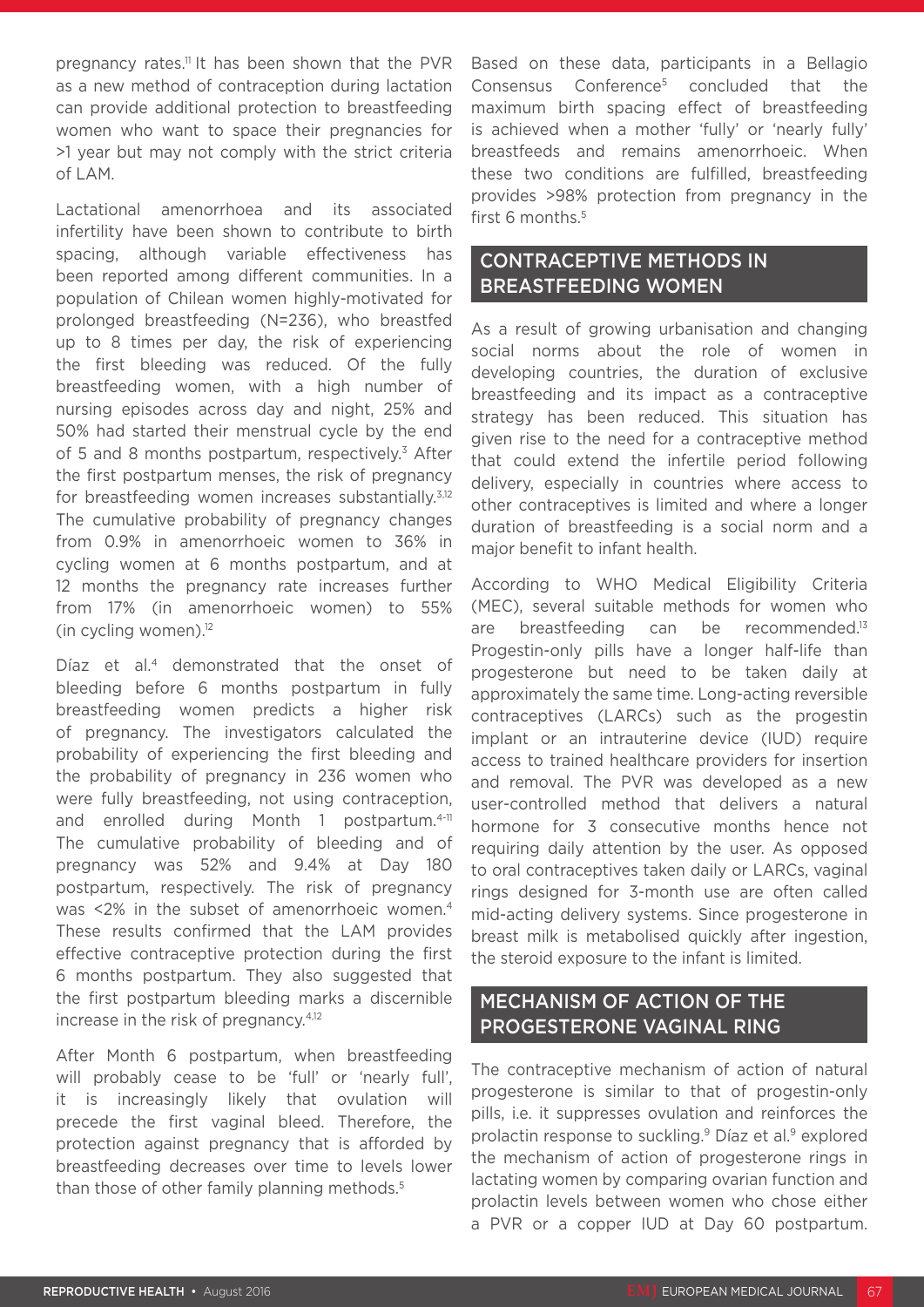

#### Figure 1: Mean oestradiol serum levels by month of PVR or IUD use.

Mean of the highest oestradiol level in lactating women treated with a PVR or a copper-T IUD p<0.05 except in Month 6.

PVR: progesterone vaginal ring; IUD: intrauterine device. *Adapted from Díaz et al.9*



#### Figure 2: Follicle diameter in users of PVR or IUD from 3–8 months postpartum.

A significantly higher proportion of women (%) in the copper-T IUD group showed follicles >15 mm than those in the PVR group (p=0.0006; Fisher's exact test).

PVR: progesterone vaginal ring; IUD: intrauterine device. *Adapted from Díaz et al.9*

Data were provided based on monthly follow-ups during 1 year of use. Frequency of breastfeeding and pregnancy rates in women who were relying only on lactational infertility were collected separately for comparative purposes.<sup>9,12</sup>

The women (defined as fully or exclusively breastfeeding) were instructed not to give their babies any liquid or solid food or water, and to use the breast as the only source of fluids and nutrients during the first 6 months postpartum except for the administration of vitamin drops. Milk supplements were indicated only when inadequate infant growth was diagnosed. Non-dairy meals were introduced after Month 6 postpartum.

The endocrine profile was assessed during the first 8 months postpartum in a subgroup of breastfeeding women including 36 PVR-treated women and 28 IUD-users. Pre and post-suckling prolactin (PRL) levels were measured every 2 weeks; oestradiol determinations and ovarian ultrasound were performed 2-times a week. Post-suckling PRL levels were significantly higher among PVR users (n=20) compared with IUD users (n=12); p=0.009. In PVR users, progesterone plasma levels ranged from 10–20 nmol/L, at lower levels than in a normal luteal phase. Similarly, oestradiol levels were lower and follicular growth was arrested at earlier stages in the PVR versus the IUD groups (Figures 1 and 2).

The authors concluded that progesterone increases the sensitivity of the breast-hypothalamicpituitary system to suckling, as shown by the higher PRL levels in women using the PVR, and reinforces the mechanism of lactational infertility.<sup>9</sup> They also concluded that progesterone may affect the gonadotrophin-releasing hormone discharging process independently of suckling.<sup>9</sup> These results therefore support the efficacy of the PVR in suppressing ovulation for a longer duration as compared with untreated women who demonstrate resumption of follicle growth and possible ovulation, even whilst fully breastfeeding.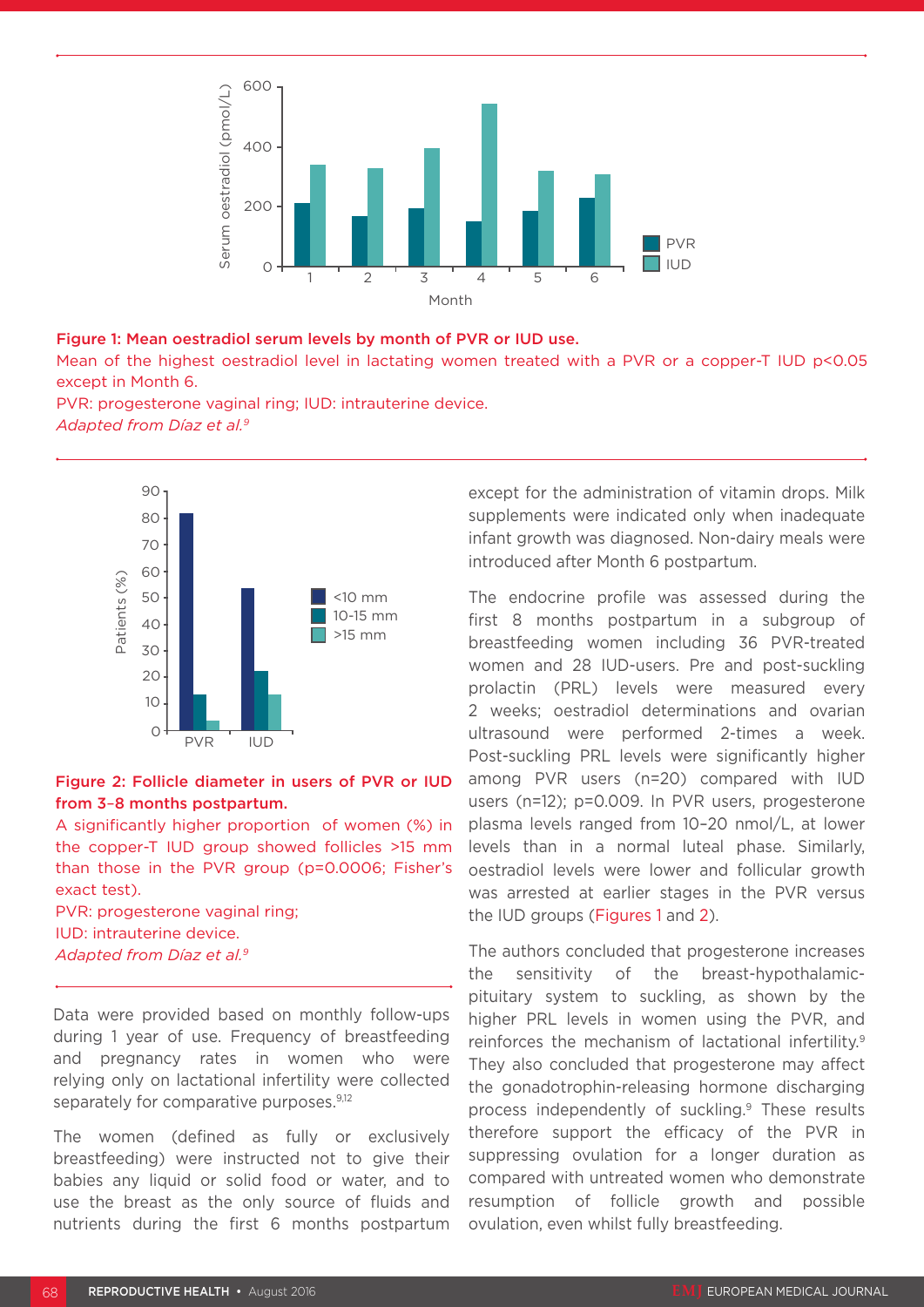|                 | <b>PVR</b><br>users | T-Cu<br>users | Untreated<br>women <sup>c</sup> |
|-----------------|---------------------|---------------|---------------------------------|
| Women           | 246 <sup>a</sup>    | 442           | 226                             |
| Pregnancies/WMb | 1/2016              | 2/3461        | 50/1552                         |
| Pearl index     | 0.6                 | 0.7           | 38.7                            |

Table 1: Contraceptive efficacy of progesterone vaginal rings in nursing women.

aPVR 5 mg (n=76), 10 mg (n=109), or 15 mg (n=61). bPVR and T-Cu were administered at Day 60±5 postpartum and the women were followed until Month 14 postpartum. Untreated women were followed until Month 12 postpartum.

c The untreated group has been collected in another study<sup>12</sup> and used in this table in a paper by Díaz et al.<sup>9</sup> as a historical comparison.

WM: woman-month; T-Cu: copper-T; PVR: progesterone vaginal ring.

## CONTRACEPTIVE EFFICACY OF THE PROGESTERONE VAGINAL RING

In the study by Díaz et al., $9$  pregnancy rates at the end of the year were 0.6% in PVR users and 0.7% in IUD users. In another study that included a population of 236 breastfeeding-only women, the pregnancy rates at 1 year were 39% (Table 1).<sup>12</sup> In the Díaz et al.<sup>9</sup> study, all women in the PVR and IUD groups were amenorrhoeic at admission. By the end of postpartum Month 8, 78% of PVR users and 29% of copper-T (T-Cu) 380A IUD users remained amenorrhoeic. The PVR group experienced a significantly lower risk of bleeding (p<0.0001) than the IUD group.

Massai et al.<sup>14</sup> also studied the contraceptive efficacy and safety of the PVR compared with the T-Cu IUD in breastfeeding women enrolled at three Chilean clinics. A total of 285 volunteers chose to use the PVR and 262 women used the T-Cu. Ring replacement was scheduled every 3 months. Volunteers continued in the study until weaning or completing the continuous use of four PVRs over 1 year. No pregnancies occurred in 2,320 and 2,183 woman-months of exposure with the PVR and the T-Cu, respectively.

The mean duration of lactational amenorrhoea was 361±9 days in the PVR group and 198±8 days in the T-Cu group (p<0.0001). The proportion of amenorrhoeic women at 6 months postpartum was 87.4% among PVR users and 41.5% among T-Cu users (p=0.0001). These percentages were 3 and 6-fold higher in the PVR than in the T-Cu groups at Months 9 and 12, respectively.<sup>14</sup> The mean number of breastfeeding episodes was similar in both groups, decreasing from a mean of 10.1 episodes per day at Month 3 to a mean of 5 episodes per day at Month 14 postpartum. Infant weights were similar in both groups.<sup>14</sup>

In the Population Council's large comparative multicentre trial comparing 802 women using the PVR and 734 women who received a T-Cu 380A IUD, the 1-year pregnancy rate with the ring was 1.5 per 100 (431 woman-years) and 0.5 per 100 in the T-Cu 380A cohort (533 woman-years). The percentage of women who were amenorrhoeic at 6 months postpartum was 67.4% in the PVR group and 43.7% among IUD users (p=0.0001); and at Month 12, the rate of amenorrhoea remained higher in the PVR group at 46.2% versus 16.1% in the IUD group (p=0.0001). There was no difference between groups in the mean number of breastfeeding episodes per day which was around nine meals per day at initiation and six meals per day at 12 months.<sup>15</sup> In addition, the weight of the infants did not differ between PVR or IUD users except at 12 months; this was attributed to more supplements given in the IUD group.15 One weakness of this study is the large interstudy centre differences. Also, neither of the above studies are randomised controlled studies.14,15 However, in contraceptive clinical trials most of the studies are open in design and the guidelines from stringent regulatory authorities indicate that non-comparative studies are accepted.16

Results of clinical trials completed to date support the following conclusions regarding the role of breastfeeding and use of the PVR to promote child spacing: breastfeeding protects against pregnancy if a woman is fully breastfeeding and remains amenorrhoeic; in this case her pregnancy risk will be about 0.9% at 6 months postpartum.12 When a first bleeding occurs before 6 months postpartum the risk of pregnancy increases to 9% and higher.5,12 The risk of experiencing the first bleeding is reduced while fully breastfeeding with a high number of nursing episodes per day and night.3 Using a PVR prolongs amenorrhoea in a higher proportion of women compared with women who are breastfeeding only. At 6 months, 87.4% of PVR users are amenorrhoeic versus 41.5% in IUD users.<sup>14</sup>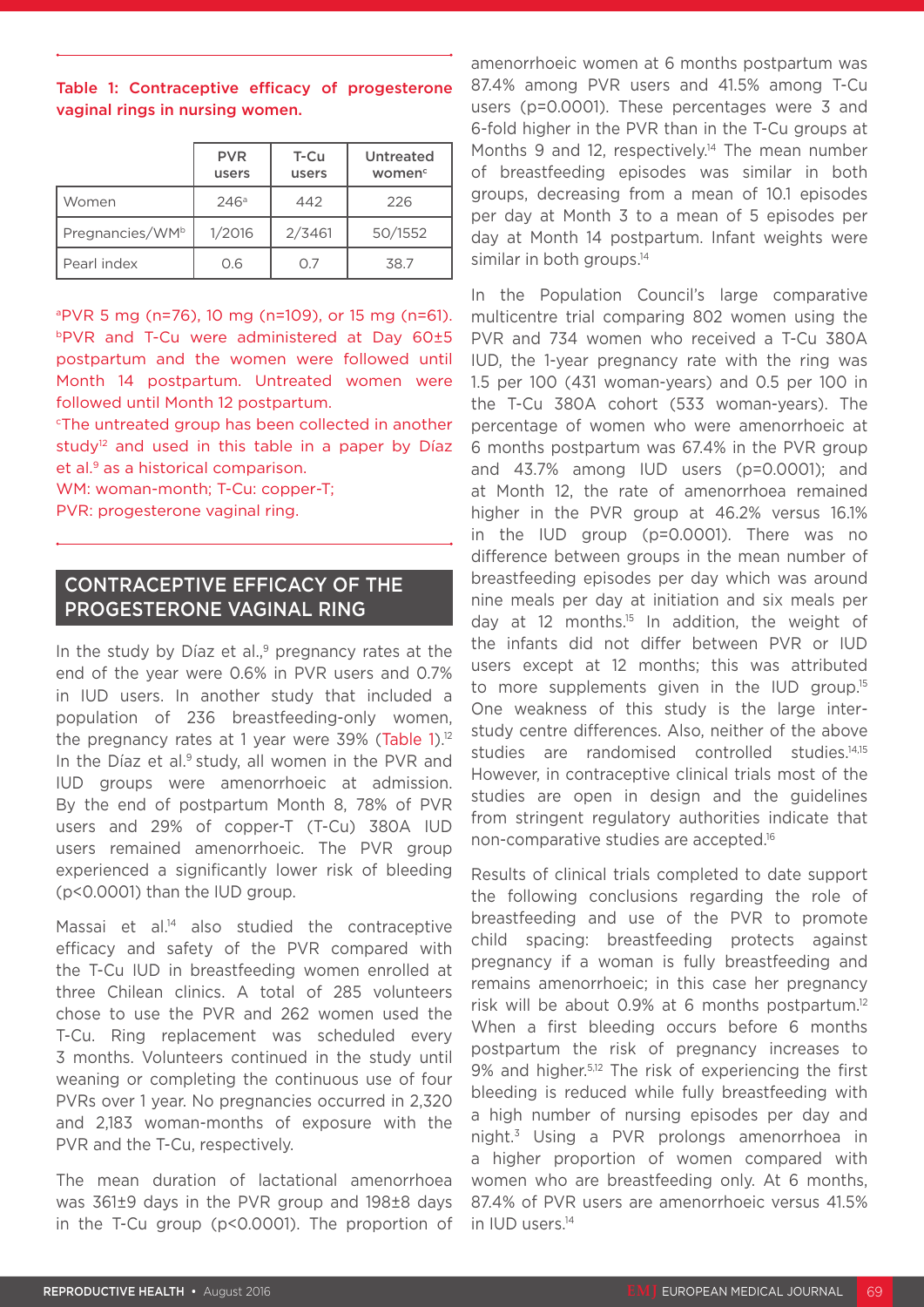Users of a PVR show a higher suppression of ovarian follicles as compared with women using an IUD, with a majority of follicles at a diameter <10 mm (82%), while IUD users show only 54% of follicles at <10 mm. Follicles of >15 mm were seen in 4% of PVR users and 23% of IUD users.<sup>9</sup> In fully breastfeeding women, pregnancy rates at the end of 1 year are observed at <1% in PVR users (treated) and at 39% in breastfeeding women not using any other contraception.<sup>9,12</sup>

## SAFETY OF THE PROGESTERONE VAGINAL RING

#### Breastfeeding and Infant Growth

It should be noted that in all clinical studies involving a PVR, no deleterious effects on the frequency of breastfeeding, breast milk volume, or infant growth have been observed.<sup>14,15</sup> The transfer of progesterone to the infants via breast milk of mothers using progestogen-only subdermal implants was evaluated by measuring urinary pregnanediol-3-glucuronide, a progesterone metabolite.17 At 3–4 months postpartum in nine infants and at 9–12 months postpartum in seven infants, the metabolite levels were 6.3 and 15.7 ng/L, respectively, values that did not differ significantly from those in infants whose mothers were using a T-Cu 380A IUD.17 Based on the pregnanediol-3 glucuronide levels, it was estimated that infants ingesting 800 mL of breast milk daily were receiving approximately 5 µg of progesterone from breast milk which is almost negligible when compared to the European Medicines Agency (EMA) recommended maximum intake of exogenous progesterone that should not exceed 150 µg/day.18

Since the progesterone levels in milk are highly correlated with the plasma progesterone levels, $18$  a child taking 600 mL of breast milk from a mother wearing a PVR will ingest (∼7 ng/mL×600 mL) around 4.2 µg of progesterone per day, which represents less than the maximum recommended intake of 150 µg/day.18 Moreover, progesterone has a short half-life when given orally (3–90 minutes) and is extensively degraded after ingestion, its bioavailability being <10%.19 Therefore, it is unlikely that this low amount of progesterone excreted in the milk can affect the infant. This has been confirmed by controlled clinical trials where infant growth was monitored for 1 year and no difference in growth and development was noted between infants of mothers using either PVR or IUD.15

#### Adverse Events Reported in Previous Studies

The most frequent adverse events among ring users that were reported in the Chilean trial<sup>14</sup> included vaginal complaints (e.g. vaginal discharge, non-specific vaginitis, fungal or yeast infections, trichomonal infection, and urinary discomfort), with the rate being 3.5 per 100 women-months; significantly higher as compared with a rate of 1.9 per 100 women-months reported in the IUD group. Low abdominal pain and dysmenorrhoea were more frequent in the T-Cu IUD group. In the multicentre trial,<sup>15</sup> while medical complaints centred on vaginal conditions were higher among PVR users (25.8% in PVR group versus 16.8% in IUD group), objective findings at clinical examinations indicated that PVR users were diagnosed with fewer genital and pelvic conditions such as cervical and adnexal disorders compared with IUD users.14,15

No serious adverse events have been reported in either of the studies. The reasons for discontinuation cited by the participants in these studies included complaints such as unscheduled vaginal bleeding, increased vaginal discharge, and ring expulsion. This latter finding highlights the need for proper counselling for correct insertion of the ring. In another study, no differences were found between groups in any measurement of bone density; bone density in the lumbar spine decreased in comparison to that seen in non-breastfeeding women in the first month after delivery; no differences were found among groups after weaning.20

#### RECENT AND FUTURE RESEARCH

A large 20-centre study comparing the PVR versus an IUD has recently been completed in India.<sup>21</sup> Its preliminary findings are comparable to those of the studies in Chile and the low failure rate of the PVR appears to have been replicated, with a higher continuation rate in some centres.<sup>21</sup> More recent studies have assessed the acceptability of the PVR in breastfeeding women in Sub-Saharan Africa and one of the reasons cited for accepting the ring was the autonomy it gives to the user. $22,23$ 

Future research will include post-marketing safety surveillance once the product is approved in other countries and introductory research within health systems will be conducted. In addition, research on the effect of product delivery by non-physicians in developing country health systems, client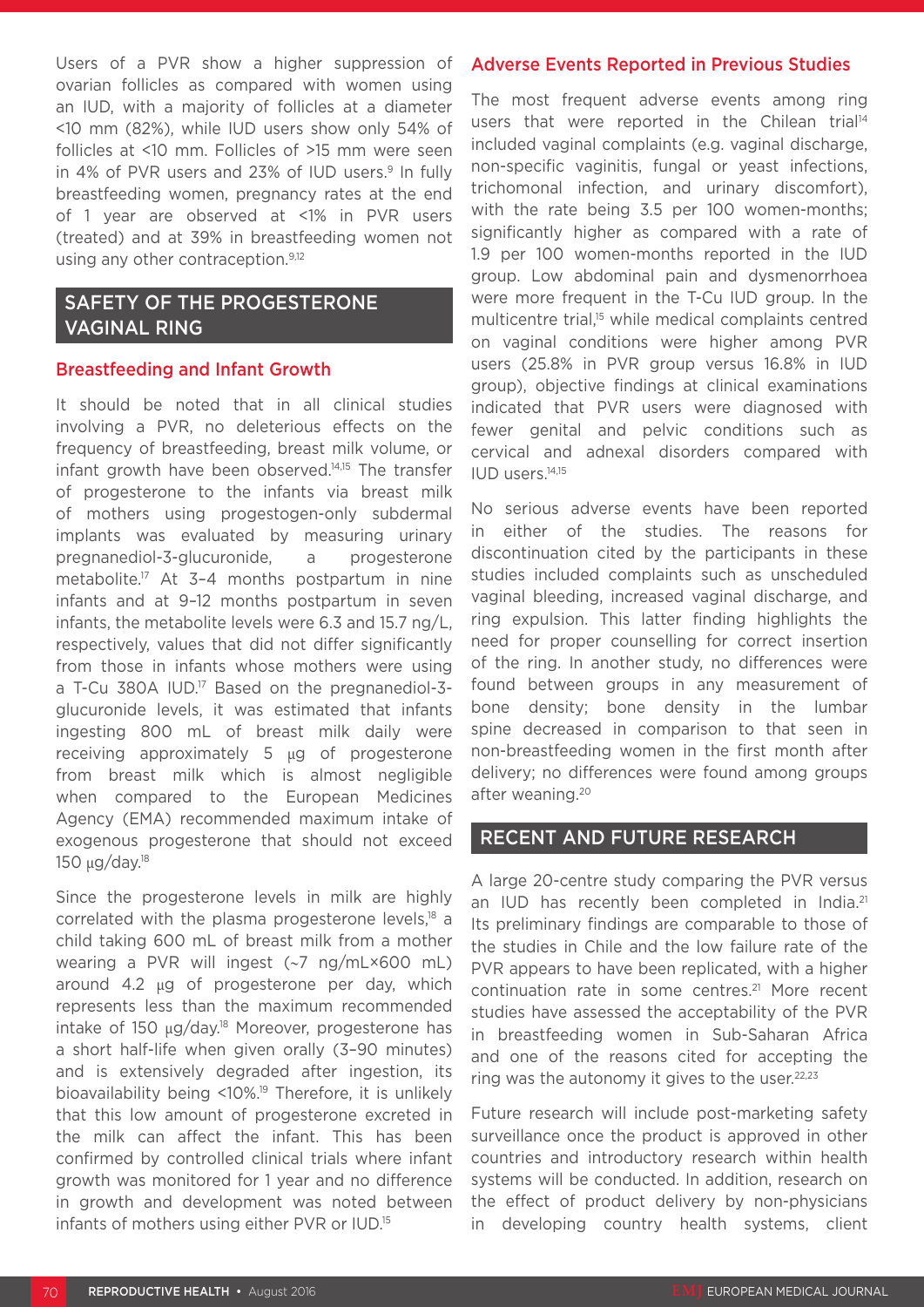preferences, and the determinants of choice of product may bring additional information useful to tailoring the method to women's needs.

Assessing the comparative cost of the PVR to other contraceptive products in developing country markets is of high relevance; an IUD offers protection from pregnancy for many years, meaning that the average annual direct cost of an IUD is \$0.58, whereas hormonal contraceptives range from \$7.51-7.90.<sup>24</sup> The PVR brings a shorterterm user-controlled option for birth spacing, with additional benefit in breastfeeding support as compared with LARCs, and no additional cost for trained health providers.

#### **CONCLUSION**

Based on the review of the literature discussed, it may be concluded that the PVR is effective in preventing an early return of follicle growth and ovulation, and preventing the return of cycling and fertility that may occur even in women who are fully breastfeeding. Data from the clinical studies confirm the efficacy, acceptability, and safety of the PVR for contraceptive use by lactating women. The PVR has been shown to be safe also for breastfed infants with no difference in growth rate as compared with infants breastfed by mothers using an IUD. The fact that it is

user-controlled and contains a natural hormone contributes to its acceptability by women, especially for those unable to gain access to provider-dependent methods for various reasons. Use of the ring would help to empower more women allowing them to take control of their fertility while they continue breastfeeding. The increase in the duration of lactational amenorrhoea is also of interest for women with low haemoglobin values as it decreases blood loss; this may represent an additional health benefit of the method.

A systematic review conducted by the WHO25 concluded that the PVR is a safe and highly effective method of contraception for use among breastfeeding women and it should be offered to women who plan to breastfeed in the context of postpartum contraceptive counselling. In addition, in the WHO MEC the PVR has been assigned a Category 1 with the recommendation that women who use the PVR must be actively breastfeeding (e.g. at least four breastfeeding episodes per day) to maintain the efficacy of the method.<sup>13</sup>

A recent review of unmet need among postpartum women also suggests that in contexts where breastfeeding is common, counselling women about LAM and recommending contraceptive adoption possibly from Week 4 postpartum has programmatic rationale.26,27

#### Acknowledgements

The authors are most grateful to Ms Naomi Rijo for her help in preparing the manuscript.

#### **REFERENCES**

1. World Health Organization. Programming Strategies for Postpartum Family Planning. Available at: http://apps.who.int/iris/bitstre am/10665/93680/1/9789241506496\_ eng.pdf. Last accessed: 20 April 2016.

2. Ross JA, Winfrey WL. Contraceptive use, intention to use and unmet need during the extended postpartum period. Int Fam Plan Perspect. 2001;27(11):20-7.

3. Díaz S et al. Breastfeeding pattern and the duration of lactational amenorrhea in urban Chilean women. Contraception. 1988; 38(1):37-51.

4. Díaz S et al. Lactational amenorrhea and the recovery of ovulation and fertility in fully nursing Chilean women. Contraception. 1988;38(1):53-67.

5. Kennedy KI et al. Consensus statement on the use of breastfeeding as a family planning method. Contraception. 1989; 39(5):477-96.

6. Kennedy KI, Visness CM. Contraceptive efficacy of lactational amenorrhoea. Lancet. 1992;339(8787):227-30.

7. Kennedy KI, "Efficacy and effectiveness of LAM," Davis MK et al. (eds.), Integrating Population Outcomes, Biological Mechanisms and Research Methods in the Study of Human Milk and Lactation (2002), New York: Springer Science+Business Media, pp.202-16.

8. Valdés V et al. The efficacy of the lactational amenorrhea method (LAM) among working women. Contraception. 2000;62(5):217-9.

9. Díaz S et al. Mechanism of action of progesterone as contraceptive for lactating women. Ann N Y Acad Sci. 1991; 626:11-21.

10. Fabic MS, Choi Y. Assessing the quality of data regarding use of the lactational amenorrhea method. Stud Fam Plann. 2013;44(2):205-21.

11. Labbok MH et al. Multicenter study of the Lactational Amenorrhea Method (LAM): I. Efficacy, duration and implications for clinical application). Contraception. 1997;55(6):327-36.

12. Díaz S et al. Contraceptive efficacy of lactational amenorrhea in urban Chilean women. Contraception. 1991;43(4): 335-52.

13. World Health Organization. Medical